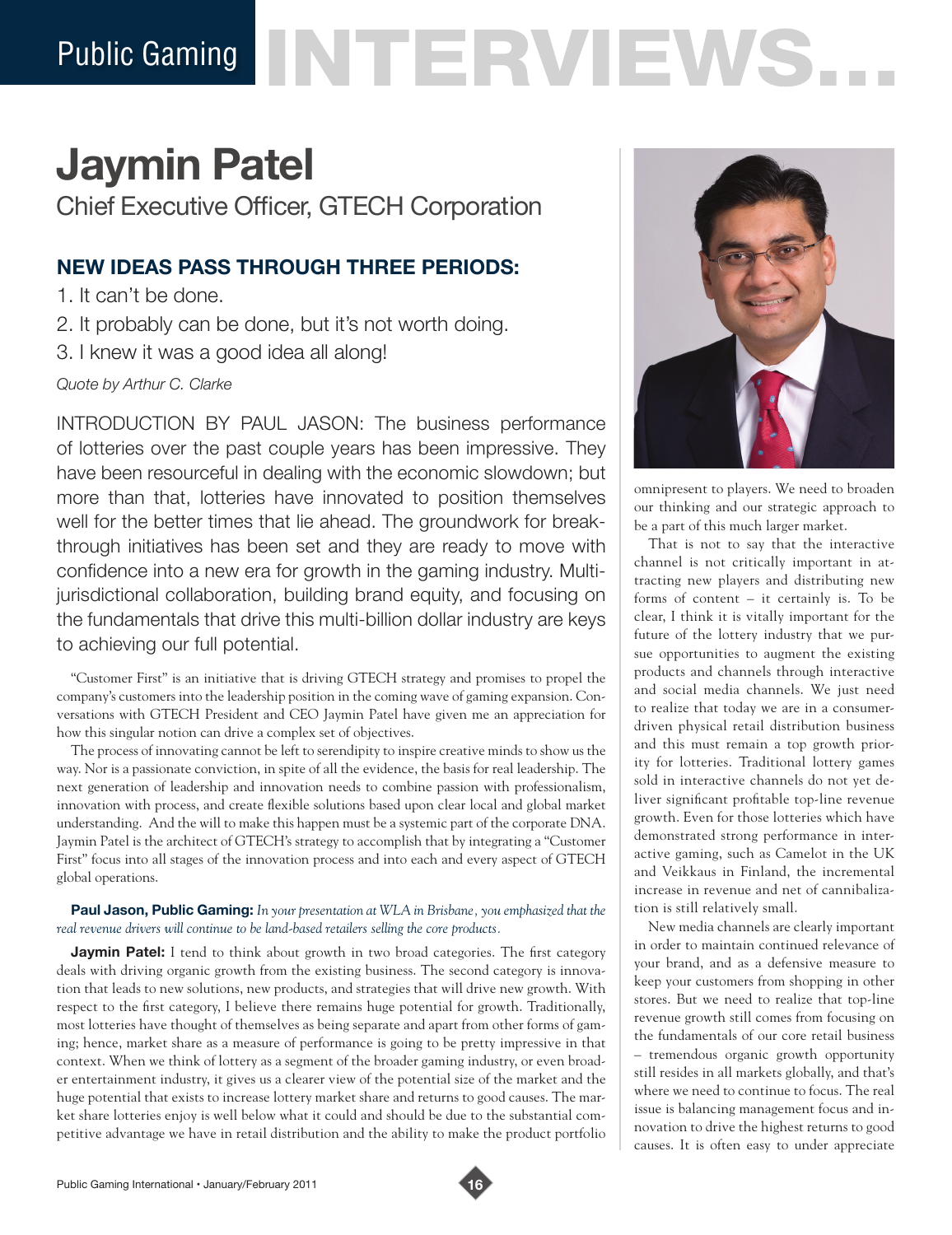the benefits of organic growth from the existing games in favor of new initiatives.

#### *What are some of those fundamentals that could drive real growth?*

**J. Patel:** I believe that tremendous growth potential exists in traditional and new retail channels and core lottery product lines. Improving same-store performance by traffic building advertising, outstanding instore merchandizing, strong inventory management and retail execution, significantly increasing the number of quality distribution points, and driving sales in the core lottery products through the retail channel are keys to generating growth in this industry. Those are the fundamentals of our business. This may sound like a lot of hard work and perhaps lacks the appeal of silver-bullet solutions that have not been tried before, but I genuinely believe these are the ingredients to success.

Product accessibility to consumers, perhaps more than any other factor, drives performance. The general 'best practices' benchmark for the minimum number of terminals per person is one per thousand. Fewer distribution points means that some people do not have easy access to purchase the product, which clearly reduces potential sales and returns to good causes. This one per thousand ratio is not an arbitrary target, it's an evidence-based metric. Look at the jurisdictions that have more than one per thousand, like Massachusetts and Italy. These jurisdictions are amongst the highest per capita sales and 'returns to good causes' lotteries in the world. As an industry, I think it is clearly within the reach of lottery organizations to achieve a 6% to 8% organic growth year-over-year. In some cases, this could be higher, and in other cases, it may be somewhat lower depending upon current performance levels and competitive gaming offerings.

Selecting the right retailer is crucial. Working with our customers, we need to fully understand the markets we are trying to serve and appreciate the subtle nuances of the local environment – often right down to the community level. We need to prepare detailed retail recruitment implementation plans and be very deliberate and thoughtful about how we define success in various regions and diverse trade styles. When we are approaching non-traditional trade styles, we need to understand what's in it for them and be prepared to make a compelling sales proposition. Once a retailer is in place, we need a continuous support program from the beginning, providing the tools and the motivation to optimize sales. It's just as important to

make sure that the retailer in the high-traffic location is achieving its full potential and pushing hard to increase sales as it is to help the under-performer improve performance.

Another way for lotteries to increase sales is to refresh their product offerings. Many games have been in place for too many years. The portfolio of games needs to be monitored on a consistent basis, pruning some of the underperforming draw based and Instant games in favor of games that have a much broader appeal and bigger impact on results. This is a difficult process to undertake, however the blueprint for success does exist. A decision to suspend an underperforming game and perhaps invest more in a sustained marketing and consistent sales and merchandising program for a stronger game, will result in higher growth potential. The multi-jurisdictional games like Powerball, Mega Millions, and Euro Millions are clearly in that high-growth category.

This process would also involve thinking in new and creative ways about the branding of the lottery. A creatively imagined approach could result in one of the most powerful consumer brands in the world. Rethinking the product offering and designing a balanced product portfolio is the first step toward creating that powerful consumer brand.

#### *To me it seems like the cross selling of the two multi-jurisdictional jackpot games would change the whole concept of branding and portfolio management in quite a dramatic way.*

**J. Patel:** The advent of cross-sell has resulted in the first real example in the United States of national branding of games. The integration of sales, distribution, and marketing has the potential to unlock a huge reservoir of brand equity. By capturing the imagination of players so quickly, Powerball is giving us a tiny glimpse of that potential.

It clearly introduces another layer of complexity to overall portfolio management. Strategic brand and portfolio management is necessary to ensure the products work synergistically and produce positive net results. The introduction of new national brands has already produced an increase in sales; it also has the potential to produce an increased national awareness and appreciation for all that lottery stands for. With strategic brand management, this will have positive residual impact on the rest of the product line, increasing the relevance of the entire portfolio of products in the consumer imagination.

*Do lotteries care about whether sales come from in-state games versus multi-state games?*

**J. Patel:** Fundamentally, lotteries need to be indifferent to whether their sales are coming from Powerball, Mega Millions, Euro-Millions, or their in-state games. What really matters is whether the lottery is growing net revenues and the funding it contributes to good causes.

The development of national games and branding strategies is a key to unlocking the full potential of lotteries. Lotteries around the globe have so much to gain by working together on multi-jurisdictional games. The job of managing a more complex portfolio of products, channels, and brand strategies is more challenging. However, there is so much growth potential from a cohesive consumer awareness perspective, allowing for distinct economies of scale for some of the smaller jurisdictions and those with more advertising budget and resource constraints.

#### *What is your view of adding consumer value and increasing the price of Powerball*

**J. Patel:** Adding consumer value and moving Powerball to a commensurate higher price point is clearly the next logical step in bloc game portfolio management toward building a national presence with differentiated products. More to the point, we estimate that a \$2 enhanced Powerball game would result in an annual increase in sales of more than \$1.8 billion net of cannibalization. That's over \$600 million more per year to good causes. Just like with any change in product attribute or price point, we will have to provide a compelling value proposition for the consumer. And the value proposition here is clear. The game design that underwent extensive market research among thousands of players nationally will not only produce higher jackpots, it will produce a lifestyle changing second-tier prize level with lots of winners. It's all about the winning experience, bigger jackpots, and more winners, particularly at the local level.

*The media has typically reported on winners within their own state. If national branding and marketing could redirect the local media attention to the national stage, there would be a lot more winners to talk about. Why shouldn't lotteries leverage all the winners they create as opposed to just the limited number that is being created in a single jurisdiction? It's like we're hiding our light under a bushel!* 

**J. Patel:** That's it exactly. It's not much different than the way that connecting slot machines together to produce a larger turnover with more players and progressive jackpots revolutionized that sector more than a decade ago. National branding could galva-